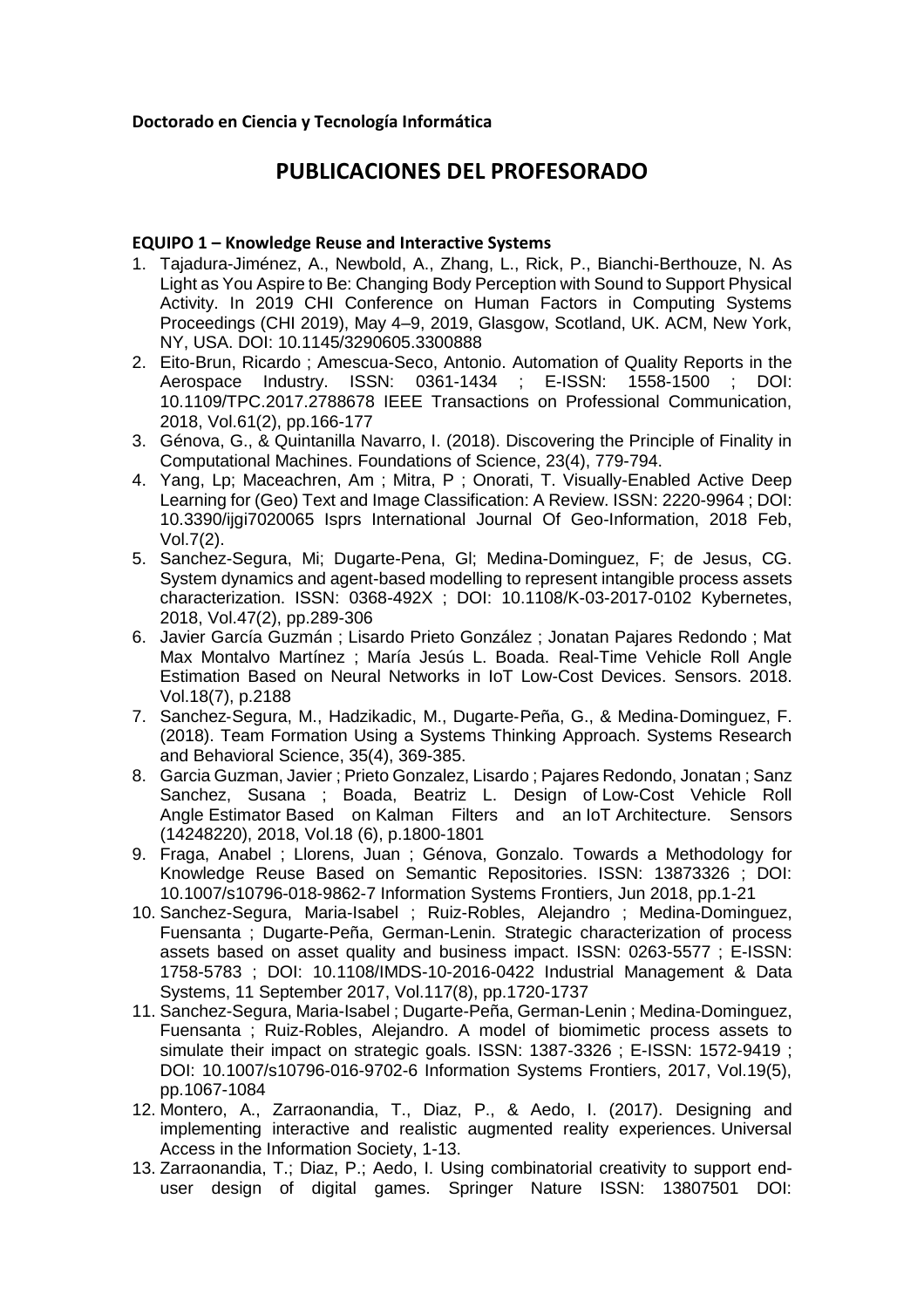10.1007/s11042-016-3457-4 Multimedia Tools & Applications, 2017, Vol.76 (6), p.9073-9099.

- 14. Andrea Bellucci ; Ignacio Aedo ; Paloma Díaz. ECCE Toolkit: Prototyping Sensor-Based Interaction. E-ISSN: 1424-8220 ; DOI: 10.3390/s17030438. Sensors, 01 February 2017, Vol.17(3), p.438
- 15. de La Vara, Jose Luis ; Génova, Gonzalo ; Álvarez-Rodríguez, Jose María ; Llorens, Juan. An analysis of safety evidence management with the Structured Assurance Case Metamodel. ISSN: 0920-5489 ; DOI: 10.1016/j.csi.2016.10.002. Computer Standards & Interfaces, February 2017, Vol.50, pp.179-198
- 16. Sanchez-Gordon, Mary-Luz ; de Amescua, Antonio ; O'connor, Rory V. ; Larrucea, Xabier. A standard-based framework to integrate software work in small settings. ISSN: 0920-5489 ; DOI: 10.1016/j.csi.2016.11.009 Computer Standards & Interfaces, November 2017, Vol.54, pp.162-175
- 17. Eito-Brun, Ricardo ; Amescua, Antonio. Dealing with software process requirements complexity: an information access proposal based on semantic technologies. ISSN: 0947-3602 ; E-ISSN: 1432-010X ; DOI: 10.1007/s00766-016-0256-4 Requirements Engineering, 2017, Vol.22(4), pp.527-542
- 18. Tajadura-Jiménez, A., Banakou, D., Bianchi-Berthouze, N., Slater, M. Embodiment in a Child-Like Talking Virtual Body Influences Object Size Perception, Self-Identification, and Subsequent Real Speaking. *Scientific Reports* 2017 Aug 29;7(1):9637.DOI[:10.1038/s41598-017-09497-31](https://doi.org/10.1038/s41598-017-09497-3)
- 19. Tajadura-Jiménez, A., Vakali, M., Fairhurst, M.T., Mandrigin, A., Bianchi-Berthouze, N., & Deroy, O. Auditory Pinocchio: Rising pitch changes the mental representation of one's finger length. *Scientific Reports, 2017 Jul 18;7(1):5748.*DOI: 10.1038/s41598-017-05870-4
- 20. Antonio de Amescua; Alvarez-Rodríguez, J. M.; Sanchez-Segura, M.; and Medina-Domínguez, F. An Agile Framework Definition for creating an engineering Massive Open Online Course from scratch. A case study. International Journal of Engineering Education, 35(5(B)): 2360–2373. 2016.
- 21. Sánchez-Segura, Maria-Isabel; Ruiz-Robles, Alejandro; Medina-Dominguez, Fuensanta. Uncovering hidden process assets: A case study. ISSN: 1387-3326 ; E-ISSN: 1572-9419 ; DOI: 10.1007/s10796-016-9622-5 Information Systems Frontiers, 2016, Vol.18(6), pp.1041-1049
- 22. Génova, G., & González, M. (2016). Teaching Ethics to Engineers: A Socratic Experience. Science and Engineering Ethics, 22(2), 567-580.
- 23. [Génova G](https://www.ncbi.nlm.nih.gov/pubmed/?term=G%C3%A9nova%20G%5BAuthor%5D&cauthor=true&cauthor_uid=25689931).[,](https://www.ncbi.nlm.nih.gov/pubmed/?term=Astudillo%20H%5BAuthor%5D&cauthor=true&cauthor_uid=25689931) H., [Fraga A](https://www.ncbi.nlm.nih.gov/pubmed/?term=Fraga%20A%5BAuthor%5D&cauthor=true&cauthor_uid=25689931). The Scientometric Bubble Considered Harmful. Science and Engineering Ethics. 2016 Feb;22(1):227-35. doi: 10.1007/s11948-015-9632-6.
- 24. Marco Romano ; Teresa Onorati ; Ignacio Aedo ; Paloma Diaz. Designing Mobile Applications for Emergency Response: Citizens Acting as Human Sensors. E-ISSN: 1424-8220 ; DOI: 10.3390/s16030406. Sensors, 01 March 2016, Vol.16(3), p.406.
- 25. Génova, Gonzalo ; Astudillo, Hernán ; Fraga, Anabel. The Scientometric Bubble Considered Harmful. ISSN: 1353-3452 ; E-ISSN: 1471-5546 ; DOI: 10.1007/s11948- 015-9632-6 Science and Engineering Ethics, 2016, Vol.22(1), pp.227-235
- 26. Alvarez-Rodríguez, J.M. ; Vafopoulos, M. ; Llorens, J. Enabling policy making processes by unifying and reconciling corporate names in public procurement data. the CORFU technique. ISSN: 09205489 ; DOI: 10.1016/j.csi.2015.02.009 Computer Standards and Interfaces, 1 September 2015, Vol.41, pp.28-38
- 27. Medina‐Dominguez, Fuensanta; Sanchez‐Segura, Maria‐Isabel; Moreno, Ana; Santin, Daniel. Collaborative tools: computer science students' skills versus software industry needs. ISSN: 2047-7473 ; E-ISSN: 2047-7481 ; DOI: 10.1002/smr.1708 Journal of Software: Evolution and Process, March 2015, Vol.27(3), pp.221-235
- 28. Tajadura-Jiménez, A., Basia, M., Deroy, O., Fairhust, M., Marquardt, N., Berthouze, N. As Light as your Footsteps: Altering Walking Sounds to Change Perceived Body Weight, Emotional State and Gait. In Proceedings of the 33rd Annual ACM Conference on Human Factors in Computing Systems (CHI 2015), Seoul, Republic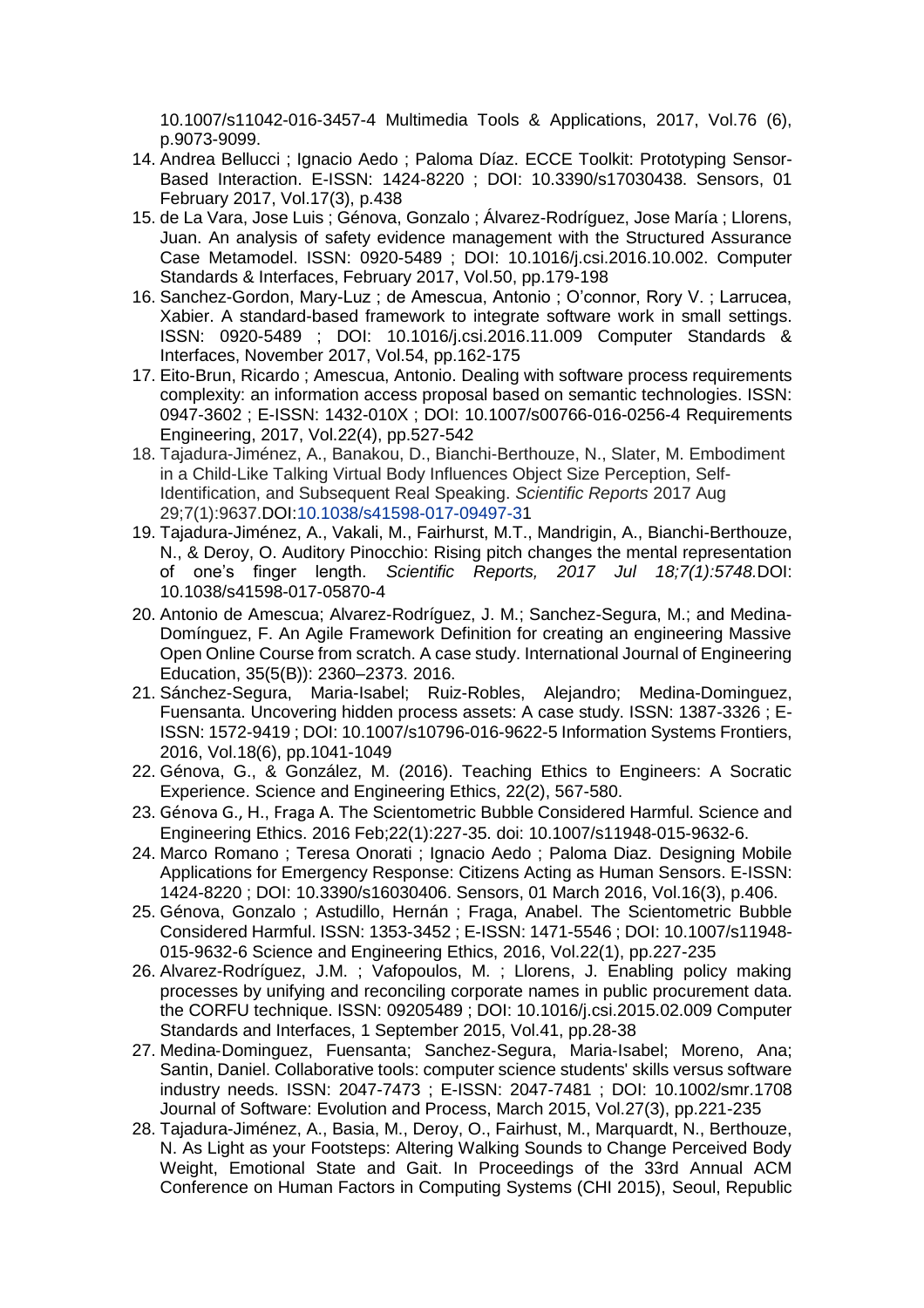of Korea — April 18 - 23, 2015. ACM, New York, NY, USA, 2943-2952. DOI: 10.1145/2702123.2702374

- 29. Zarraonandia, Telmo ; Diaz, Paloma ; Aedo, Ignacio ; Ruiz, Mario. Designing educational games through a conceptual model based on rules and scenarios. ISSN: 1380-7501 ; E-ISSN: 1573-7721 ; DOI: 10.1007/s11042-013-1821-1 Multimedia Tools and Applications, 2015, Vol.74(13), pp.4535-4559
- 30. Parra, Eugenio ; Dimou, Christos ; Llorens, Juan ; Moreno, Valentín ; Fraga, Anabel. A methodology for the classification of quality of requirements using machine learning techniques. ISSN: 0950-5849 ; DOI: 10.1016/j.infsof.2015.07.006. Information and Software Technology, November 2015, Vol.67, pp.180-195
- 31. Zarraonandia, T., Aedo, I., Díaz, P., & Montero. A. Augmented Presentations: Supporting the Communication in Presentations by Means of Augmented Reality. International Journal of Human-Computer Interaction, 30(10), 829-838. (2014).
- 32. Génova, Llorens, & Fraga. Metamodeling generalization and other directed relationships in UML. Information and Software Technology, 56(7), 718-726. (2014).
- 33. Moreno, Ana M. ; Sánchez-Segura, María-Isabel ; Medina-Dominguez, Fuensanta ; Cuevas, Gonzalo. Process Improvement from an Academic Perspective: How Could Software Engineering Education Contribute to CMMI Practices?. ISSN: 0740-7459 ; DOI: 10.1109/MS.2013.70 IEEE Software, July-Aug. 2014, Vol.31(4), pp.91-97
- 34. Vásquez-Bravo, D.-M. ; Sánchez-Segura, M.-I. ; Medina-Domínguez, F. ; Amescua, A. Knowledge management acquisition improvement by using software engineering elicitation techniques. ISSN: 07475632 ; DOI: 10.1016/j.chb.2013.09.003 Computers in Human Behavior, January 2014, Vol.30, pp.721-730
- 35. Peñalver-Martinez, I. ; Garcia-Sanchez, F. ; Valencia-Garcia, R. ; Rodríguez-García, M.Á. ; Moreno, V. ; Fraga, A. ; Sánchez-Cervantes, J.L. Feature-based opinion mining through ontologies. ISSN: 09574174 ; DOI: 10.1016/j.eswa.2014.03.022 Expert Systems with Applications, 1 October 2014, Vol.41(13), pp.5995-6008
- 36. Tajadura-Jiménez, A., Väljamäe, A., Toshima, I., Kimura, T., Tsakiris, M., Kitagawa, N. Action sounds recalibrate perceived tactile distance. *Current Biology, 2012 Jul 10;22(13):R516-7* DOI:https://doi.org/10.1016/j.cub.2012.04.028

#### **EQUIPO 2 - Arquitectura de computadores, comunicaciones y sistemas (ARCOS)**

- 1. D. E. Singh and J. Carretero, "Combining malleability and i/o control mechanisms to enhance the execution of multiple applications," Journal of systems and software, vol. 148, pp. 21-36, 2019.
- 2. J. Garcia-Blas and C. Brown, "High-level programming for heterogeneous and hierarchical parallel systems," The international journal of high performance computing applications, vol. 32, iss. 6, pp. 804-806, 2018.
- 3. S. Alonso-Monsalve, F. Garca-Carballeira, and A. Calderón, "A heterogeneous mobile cloud computing model for hybrid clouds," Future generation computer systems, 2018.
- 4. S. Caino-Lores, A. Lapin, J. Carretero, and P. Kropf, "Applying big data paradigms to a large scale scientific workflow: lessons learned and future directions," Future Generation Computer Systems, p. -, 2018.
- 5. G. A. Vazquez-Martinez, J. L. Gonzalez-Compean, V. J. Sosa-Sosa, M. Morales-Sandoval, and J. Carretero, "CloudChain: A novel distribution model for digital products based on supply chain principles," International journal of information management, vol. 39, iss. April, pp. 90-103, 2018.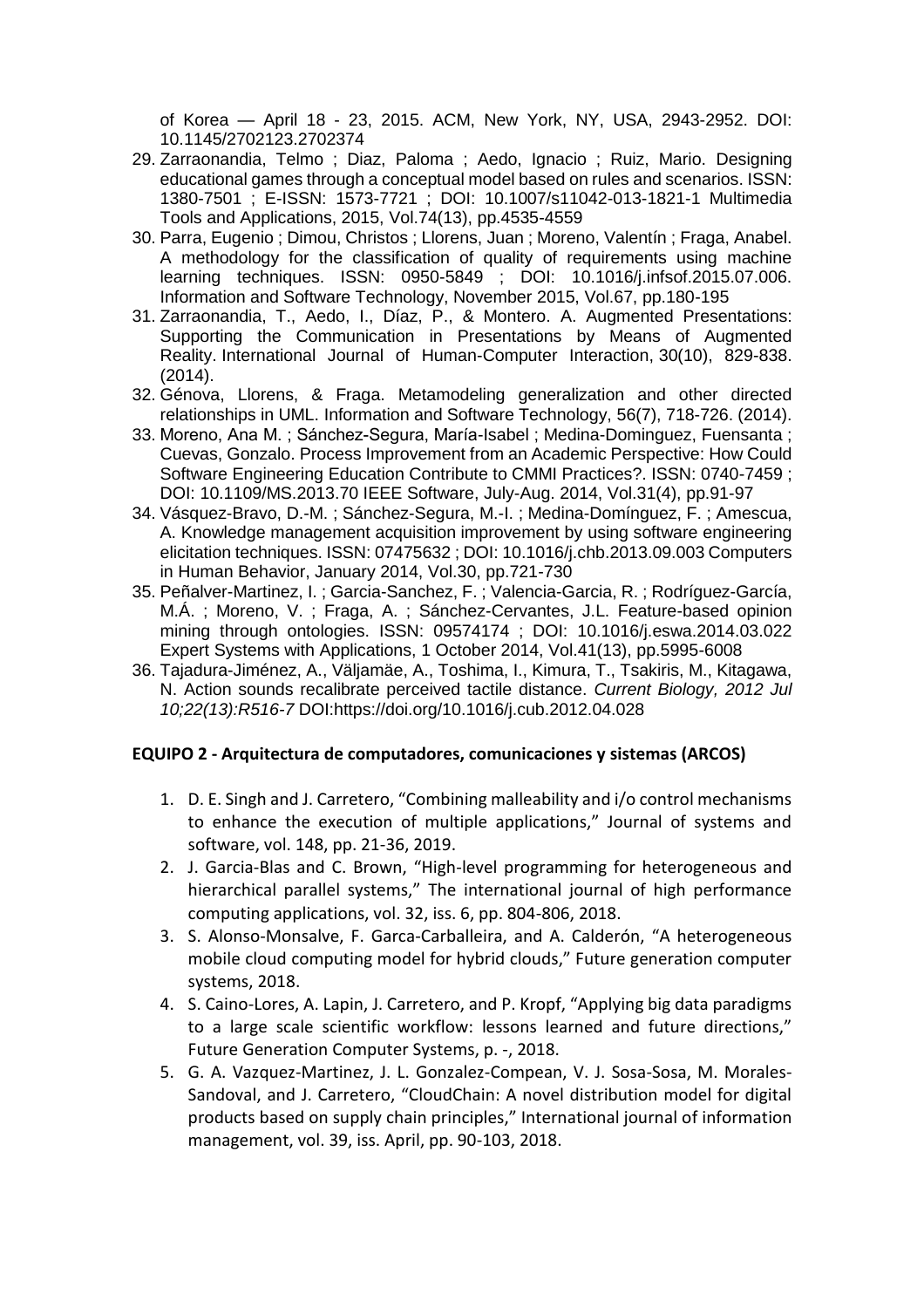- 6. D. R. del Astorga, M. F. Dolz, J. Fernandez, and J. Garcia-Blas, "Hybrid staticdynamic selection of implementation alternatives in heterogeneous environments," The journal of supercomputing, 2017.
- 7. D. Economou, M. Mentzelopoulos, N. Georgalas, J. Carretero, and J. Garcia-Blas, "Virtual environments and advanced interfaces," Personal and ubiquitous computing, 2017.
- 8. S. Alonso-Monsalve, F. Garcia-Carballeira, and A. Calderon, "ComBos: A complete simulator of Volunteer Computing and Desktop Grids," Simulation Modelling Practice and Theory, vol. 77, pp. 197-211, 2017.
- 9. M. F. Dolz, D. D. R. Astorga, J. Fernandez, M. Torquati, J. D. Garcia, F. Garcia-Carballeira, and M. Danelutto, "Enabling semantics to improve detection of data races and misuses of lock-free data structures," Concurrency and Computation: Practice and Experience, p. e4114–n/a, 2017. e4114 cpe.4114
- 10. D. R. del Astorga, M. F. Dolz, J. Fernandez, and J. D. Garcia, "A generic parallel pattern interface for stream and data processing," Concurrency and Computation: Practice and Experience, p. e4175–n/a, 2017. e4175 cpe.4175
- 11. P. Llopis, F. Isaila, J. Garcia-Blas, and J. Carretero, "Model-based energy-aware data movement optimization in the storage I/O stack," The journal of supercomputing, 2017.
- 12. F. Marozzo, F. Rodrigo-Duro, J. Garcia-Blas, J. Carretero, D. Talia, and P. Trunfio, "A Data-aware Scheduling Strategy for Workflow Execution in Clouds," Concurrency and Computation: Practice and Experience (CCPE), 2017.
- 13. R. Sotomayor, L. M. Sanchez, J. Garcia-Blas, J. Fernandez, and J. D. Garcia, "Automatic CPU/GPU Generation of Multi-versioned OpenCL Kernels for C++ Scientific Applications," International journal of parallel programming, vol. 45, iss. 2, pp. 262-282, 2017.
- 14. S. Gesing, J. Carretero, J. Garcia-Blas, and J. Montagnat, "Boosting analyses in the life sciences via clusters, grids and clouds," Future generation computer systems, vol. 67, pp. 325-328, 2017.
- 15. G. L. Stavrinides, F. Rodrigo-Duro, H. D. Karatza, J. Garcia-Blas, and J. Carretero, "Different aspects of workflow scheduling in large-scale distributed systems," Simulation Modelling Practice and Theory, vol. 70, pp. 120-134, 2017.
- 16. J. Carretero, J. Garcia-Blas, and R. Ciegis, "Introduction to sustainable ultrascale computing systems and applications," The journal of supercomputing, vol. 72, iss. 11, pp. 4043-4046, 2016.
- 17. D. R. del Astorga, R. Sotomayor, L. M. Sanchez, J. Garcia-Blas, A. Calderon, and J. Fernandez, "Assessing and discovering parallelism in C++ code for heterogeneous platforms," The journal of supercomputing, pp. 1-16, 2016.
- 18. P. Llopis, M. F. Dolz, J. Garcia-Blas, F. Isaila, M. R. Heidari, and M. Kuhn, "Analyzing the energy consumption of the storage data path," The journal of supercomputing, pp. 1-18, 2016.
- 19. A. Calderon, A. Garcia-Fernandez, F. Garcia-Carballeira, J. Carretero, and J. Fernandez, "Improving performance using computational compression through memorization: A case study using a Railway Power Consumption Simulator ," International journal of high performance computing applications, 2016.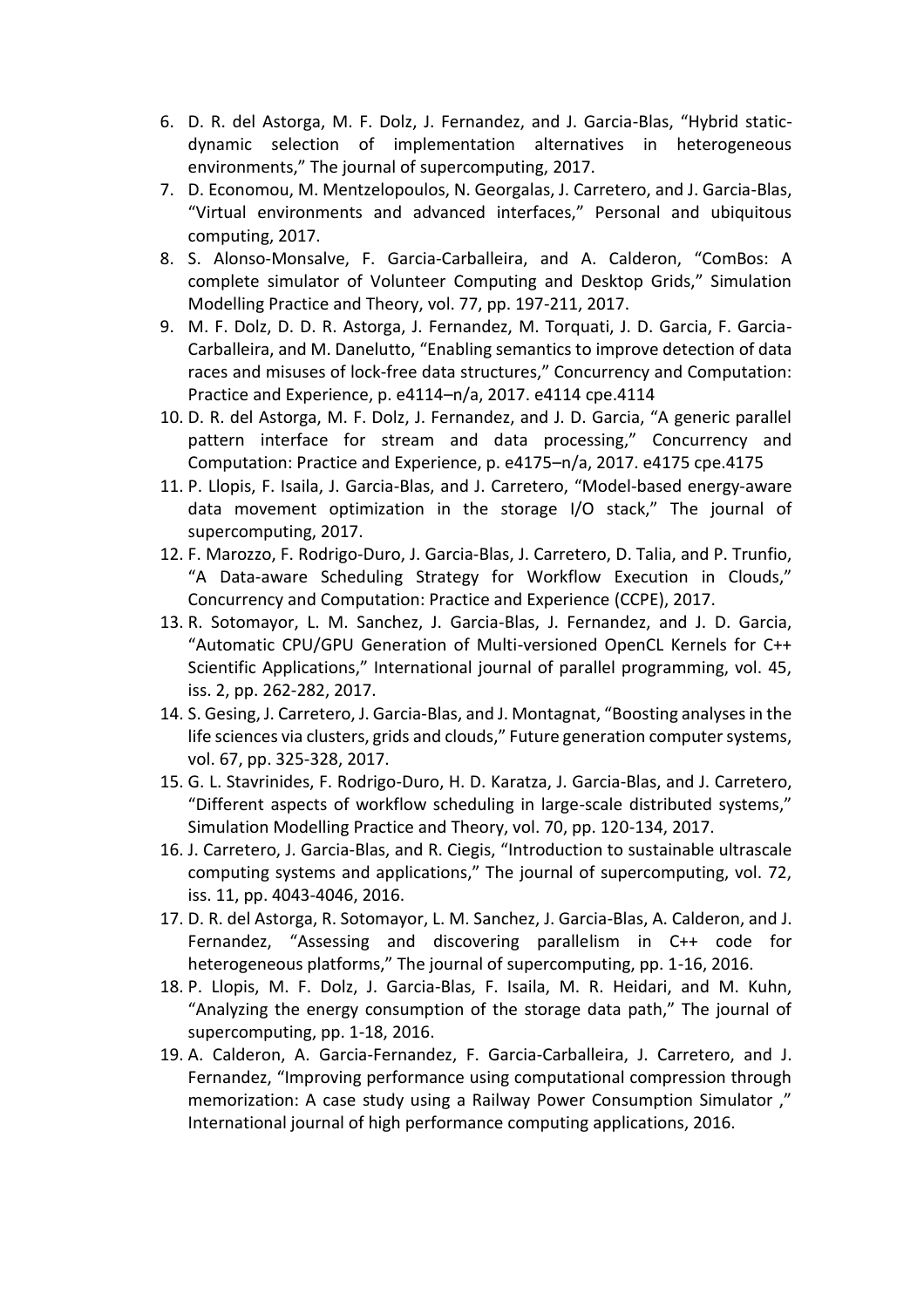## **EQUIPO 3 - Computer Security Lab (COSEC)**

- 1. Camara, P. Peris-Lopez, L. Gonzalez-Manzano, and J. Tapiador, "Realtime electrocardiogram streams for continuous authentication," Applied soft computing, vol. 68, pp. 784-794, 2018.
- 2. L. Ortiz-Martin, P. Picazo-Sanchez, P. Peris-Lopez, and J. Tapiador, "Heartbeats do not make good pseudo-random number generators: an analysis of the randomness of inter-pulse intervals," Entropy, vol. 20, iss. 2, 2018.
- 3. H. Martin, P. Martin-Holgado, P. Peris-Lopez, Y. Morilla, and L. Entrena, "On the entropy of oscillator-based true random number generators under ionizing radiation," Entropy, vol. 20, iss. 7, 2018.
- 4. P. Peris-Lopez, L. González-Manzano, C. Camara, and J. M. de Fuentes, "Effect of attacker characterization in ecg-based continuous authentication mechanisms for internet of things," Future generation computer systems, vol. 81, pp. 67-77, 2018.
- 5. Camara, P. Peris-Lopez, H. Martín, and M. Aldalaien, "Ecg-rng: a random number generator based on ecg signals and suitable for securing wireless sensor networks," Sensors, vol. 18, iss. 9, 2018.
- 6. J. Blasco and P. Peris-Lopez, "On the feasibility of low-cost wearable sensors for multi-modal biometric verification," Sensors, vol. 18, iss. 9, 2018.
- 7. S. F. Aghili, H. Mala, and P. Peris-Lopez, "Securing heterogeneous wireless sensor networks: breaking and fixing a three-factor authentication protocol," Sensors, vol. 18, iss. 11, 2018.
- 8. J. M. de Fuentes, L. González-Manzano, J. Tapiador, and P. Peris-Lopez, "Pracis: privacy-preserving and aggregatable cybersecurity information sharing," Computers & security, vol. 69, pp. 127-141, 2017.
- 9. L. González-Manzano, J. M. de Fuentes, P. Peris-Lopez, and C. Camara, "Encryption by heart (ebh)—using ecg for time-invariant symmetric key generation," Future generation computer systems, vol. 77, pp. 136-148, 2017.
- 10.P. Peris-Lopez and H. Martin, "Hardware trojans against virtual keyboards on e-banking platforms – a proof of concept," Aeu – international journal of electronics and communications, vol. 76, pp. 146-151, 2017.
- 11.H. Martin, P. Peris-Lopez, E. San Millan, and J. E. Tapiador, "A lightweight implementation of the tav-128 hash function," Ieice electronics express, vol. 14, iss. 11, pp. 20161255-20161255, 2017.
- 12.J. Blasco, T. M. Chen, J. Tapiador, and P. Peris-Lopez, "A survey of wearable biometric recognition systems," Acm comput. surv., vol. 49, iss. 3, p. 43:1–43:35, 2016.
- 13.L. González-Manzano, J. M. de Fuentes, S. Pastrana, P. Peris-Lopez, and L. Hernández-Encinas, "Pagiot – privacy-preserving aggregation protocol for internet of things," Journal of network and computer applications, vol. 71, pp. 59-71, 2016.
- 14.H. Martin, P. Peris-Lopez, J. E. Tapiador, and E. San Millan, "A new trng based on coherent sampling with self-timed rings," Ieee transactions on industrial informatics, vol. 12, iss. 1, pp. 91-100, 2016.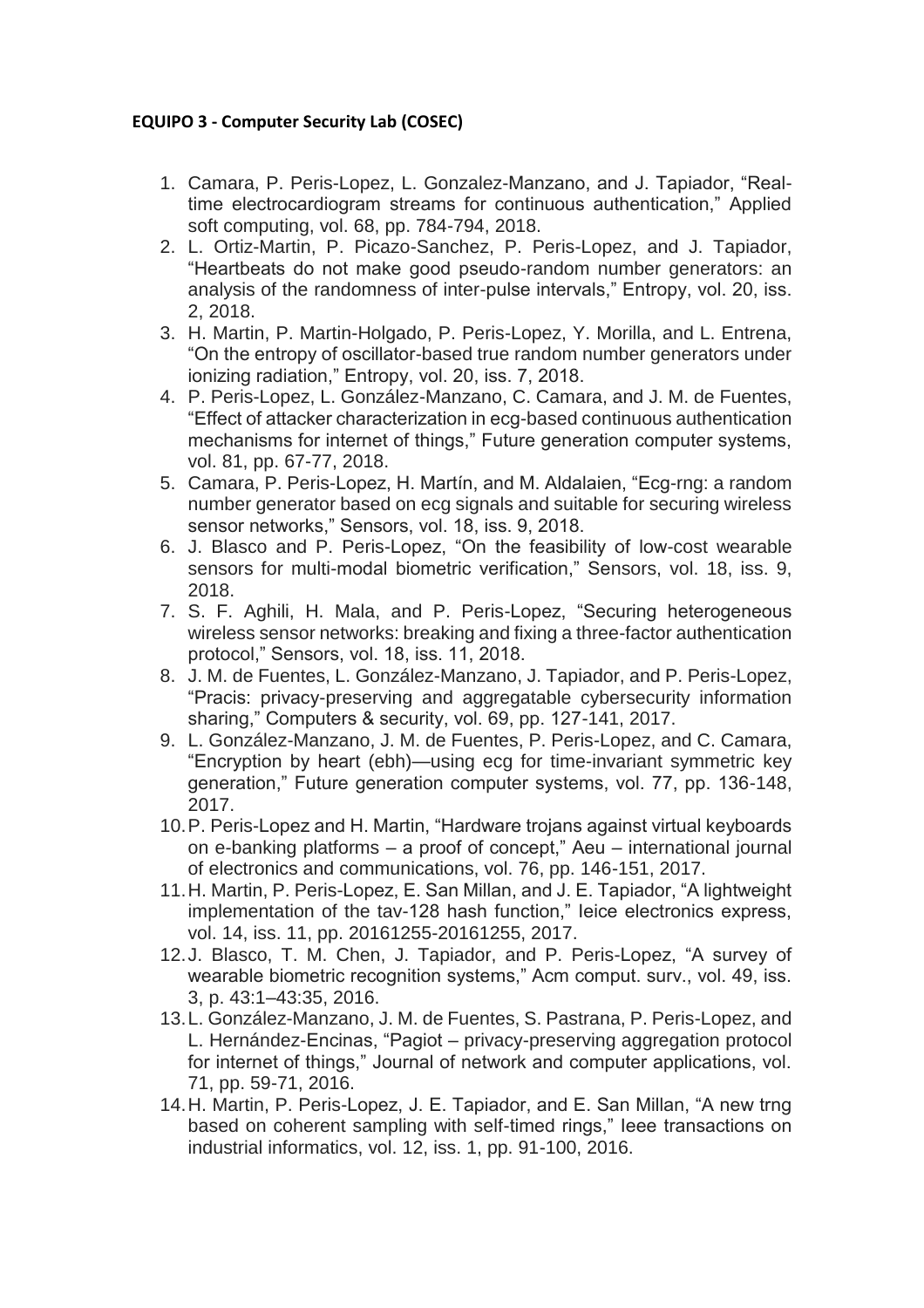- 15.C. Camara, P. Peris-Lopez, and J. E. Tapiador, "Security and privacy issues in implantable medical devices: a comprehensive survey.," Journal of biomedical informatics, vol. 55, pp. 272-289, 2015.
- 16.C. Camara, P. Peris-Lopez, J. E. Tapiador, and G. Suarez-Tangil, "Noninvasive multi-modal human identification system combining ecg, gsr, and airflow biosignals," Journal of medical and biological engineering, vol. 35, iss. 6, p. 735–748, 2015.
- 17.C. Camara, P. Peris-Lopez, and J. E. Tapiador, "Human identification using compressed ecg signals," Journal of medical systems, vol. 39, iss. 11, p. 148, 2015.
- 18.S. Pastrana, J. E. Tapiador, A. Orfila, and P. Peris-Lopez, "Defidnet: a framework for optimal allocation of cyberdefenses in intrusion detection networks," Computer networks., vol. 80, pp. 66-88, 2015.
- 19.J. M. de Fuentes, P. Peris-Lopez, J. E. Tapiador, and S. Pastrana, "Probabilistic yoking proofs for large scale iot systems," Ad hoc networks, iss. 32, pp. 43-52, 2015.
- 20.G. Suarez-Tangil, J. E. Tapiador, P. Peris-Lopez, and S. Pastrana, "Power-aware anomaly detection in smartphones: an analysis of onplatform versus externalized operation," Pervasive and mobile computing, vol. 18, pp. 137-151, 2015.

## **EQUIPO 4 - Grupo Planificación y Aprendizaje (parte del antiguo grupo 4)**

- 1. Álvaro Torralba; Linares-López, C. & Borrajo, D. (2018), 'Symbolic Perimeter Abstraction Heuristics for Cost-Optimal Planning', Artificial Intelligence 259, 1--31.
- 2. Fuentetaja, R.; Borrajo, D. & de la Rosa, T. (2018), 'Anticipation of Goals in Automated Planning', AI Communications 31(2), 117--135.
- 3. Pozanco, A.; Fernández, S. & Borrajo, D. (2018), 'Learning-driven Goal Generation', AI Communications 31(2), 137--150.
- 4. Borrajo, D. & Fernández, S. (2018), 'Efficient Approaches for Multi-Agent Planning', Knowledge and Information Systems, 1--55.
- 5. Martínez, M.; García, J. & Fernández, F. (2018), 'On-Line Case-Based Policy Learning for Automated Planning in Probabilistic Environments', International Journal of Information Technology and Decision Making.
- 6. González, J. C.; Pulido, J. C. & Fernández, F. (2017), 'A three-layer planning architecture for the autonomous control of rehabilitation therapies based on social robots', Cognitive Systems Research 43, 232--249.
- 7. Martinez-Gil, F.; Lozano, M. & Fernández, F. (2017), 'Emergent behaviors and scalability for multi-agent reinforcement learning-based pedestrian models', Simulation Modelling Practice and Theory 74, 117--133.
- 8. Pulido, J. C.; González, J. C.; Suárez-Mejías, C.; Bandera, A.; Bustos, P. & Fernández, F. (2017), 'Evaluating the Child–Robot Interaction of the NAOTherapist Platform in Pediatric Rehabilitation', International Journal of Social Robotics 9(3), 343—358.
- 9. Martinez-Gil, F.; Lozano, M.; García-Fernández, I. & Fernández, F. (2017), 'Modeling, evaluation, and scale on artificial pedestrians: A literature review', ACM Computing Surveys 50(5).
- 10. Cenamor, I.; Núñez, S.; de la Rosa, T. & Borrajo, D. (2017), 'Planning for Tourism Routes using Social Networks', Expert Systems with Applications 69, 1--9.
- 11. Martínez, M.; Fernández, F. & Borrajo, D. (2016), 'Planning and Execution through Variable Resolution Planning', Robotics and Autonomous Systems 83, 214--230.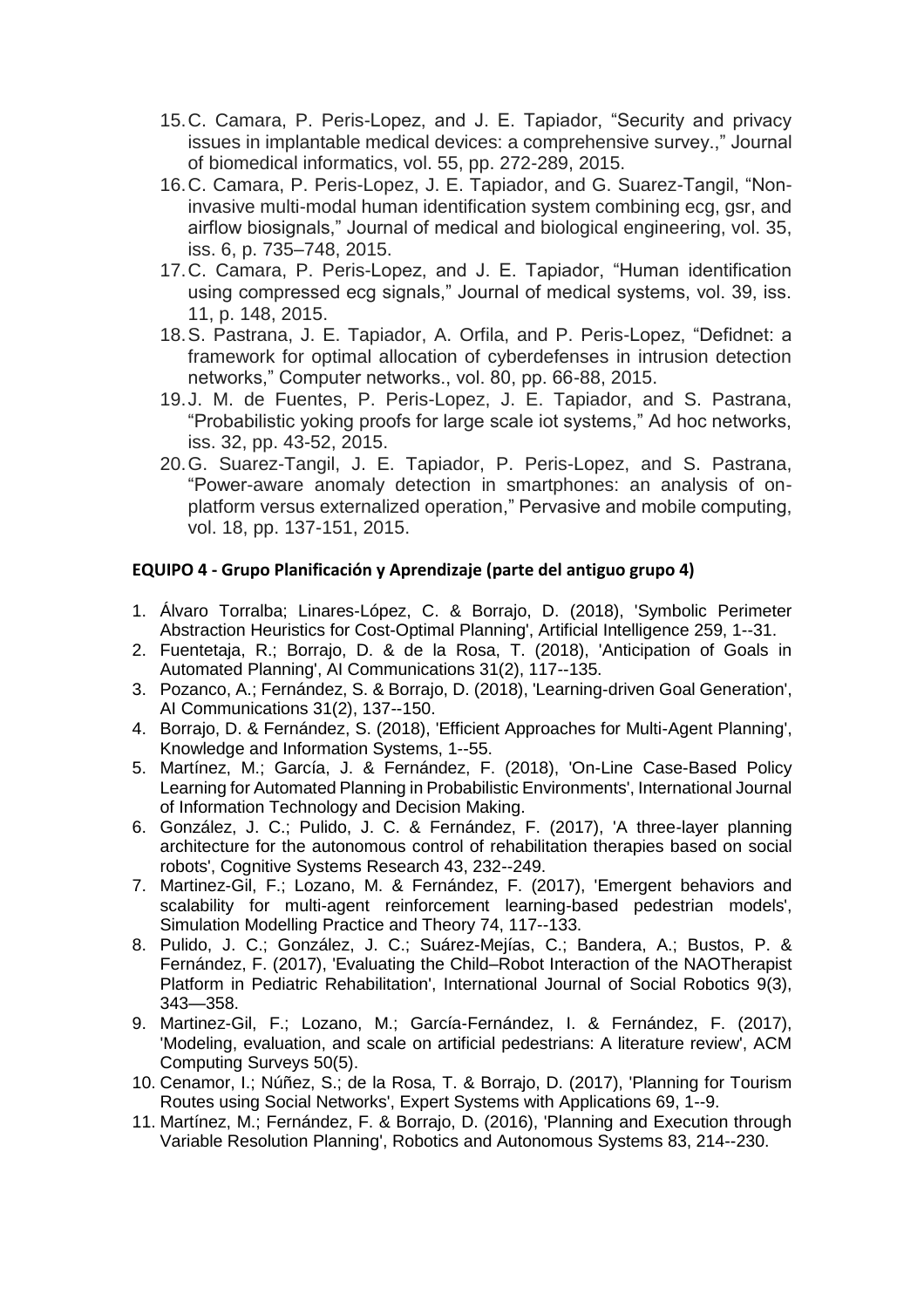- 12. Cenamor, I.; De La Rosa, T. & Fernández, F. (2016), 'The IBaCoP planning system: Instance-based configured portfolios', Journal of Artificial Intelligence Research 56, 657--691.
- 13. García, J. & Fernández, F. (2015), 'A comprehensive survey on safe reinforcement learning', Journal of Machine Learning Research 16, 1437--1480.
- 14. Núñez, S.; Borrajo, D. & Linares-López, C. (2015), 'Automatic construction of optimal static sequential portfolios for AI planning and beyond', Artificial Intelligence 226, 75- -101.
- 15. Borrajo, D.; Roubocková, A. & Serina, I. (2015), 'Progress in Case-Based Planning', ACM Computing Surveys 47(2), 35:1--35:39.
- 16. Martinez-Gil, F.; Lozano, M. & Fernández, F. (2015), 'Strategies for simulating pedestrian navigation with multiple reinforcement learning agents', Autonomous Agents and Multi-Agent Systems 29(1), 98--130.
- 17. Alcázar, V.; Fernández, S.; Borrajo, D. & Veloso, M. (2015), 'Using Random Sampling Trees for Automated Planning', AI Communications 28(4), 665-681.
- 18. Linares López, C.; Jiménez Celorrio, S. & García-Olaya, A. (2015), 'The deterministic part of the seventh International Planning Competition', Artificial Intelligence 223, 82- -119.
- 19. Gonzalez-Pacheco, V.; Malfaz, M.; Fernandez, F. & Salichs, M. (2013), 'Teaching Human Poses Interactively to a Social Robot', Sensors 13(9), 12406--12430.
- 20. Fuentetaja, R.; Borrajo, D.; Linares-López, C. & Ocón, J. (2013), 'Multi-step Generation of Bayesian Networks Models for Software Projects Estimations', The International Journal of Computational Intelligence Systems 6(5), 796--821.
- 21. Garrido, A.; Onaindía, E.; Morales, L.; Castillo, L.; Fernández, S. & Borrajo, D. (2013), 'On the automatic compilation of e-learning models to planning', The Knowledge Engineering Review 28(2), 121--136.

#### **EQUIPO 5 - Grupo de Control, Aprendizaje y Optimización (parte del antiguo grupo 4)**

- 1. Fault detection and identification methodology under an incremental learning framework applied to industrial machinery, J. A. Carino and M. Delgado-Prieto and J. A. Iglesias and A. Sanchis and D. Zurita and M. Millan and J. A. O. Redondo and R. Romero-Troncoso, IEEE Access, (2018), 10.1109/ACCESS.2018.2868430.
- 2. Feature selection for classification tasks: Expert knowledge or traditional methods? Corrales, D.C.; Lasso, E.; LEDEZMA, A. & Corrales, J.C. (2018). Journal of Intelligent & Fuzzy Systems , Preprint 1-11. DOI: 10.3233/JIFS-169470.
- 3. How to Address the Data Quality Issues in Regression Models: A Guided Process for Data Cleaning. Corrales, D.C.; Corrales, J.C. & LEDEZMA, A. (2018). Symmetry 10 (4). DOI: 10.3390/sym10040099.
- 4. Forecasting Sea Level Changes Applying Data Mining Techniques to the Cristobal Bay Time Series, Panama. Simmonds, J. A.; Gomez, J. A. & LEDEZMA, A. (2017). Journal of Water and Climate Change, 8 (1), 89-101. DOI: 10.2166/wcc.2016.041.
- 5. Evolving cloud-based system for the recognition of drivers' actions, Goran Andonovski, Igor ˇSkrjanc, Agapito Ledezma, Oscar Sipele, Jose Antonio Iglesias, Araceli Sanchis. Expert Systems with Applications. (2017). https://doi.org/10.1016/j.eswa.2017.11.008.
- 6. Real-time Recognition of Calling Pattern and Behaviour of Mobile Phone Users through Anomaly Detection and Dynamically Evolving Clustering, Jose Antonio Iglesias, Agapito Ledezma, Araceli Sanchis, Plamen Angelov, Applied Sciences, Special Issue Human Activity Recognition, 7(8), 798 (2017). Doi:10.3390/app7080798.
- 7. Integration of context-aware conversational interfaces to develop practical applications for mobile devices. David Griol, José Manuel Molina & Araceli Sanchis. Journal of Ambient Intelligence and Smart Environments (JAISE). Thematic Issue on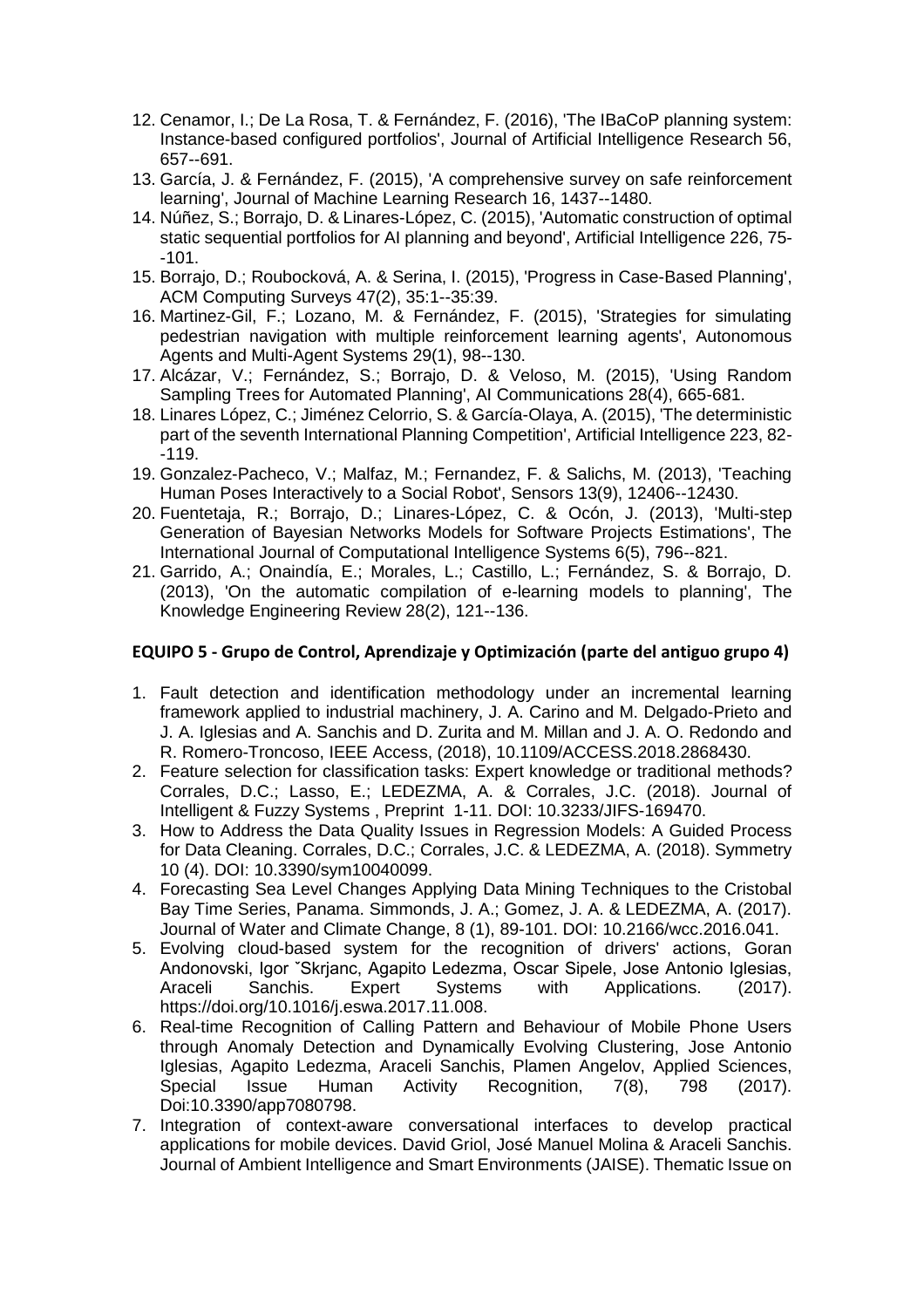Human-centred AmI: Cognitive Approaches, Reasoning and Learning (HCogRL). (2017) (Pend. publicación).

- 8. A Two-stage Combining Classifier Model for the Development of Adaptive Dialog Systems. David Griol, Jose Antonio Iglesias, Agapito Ledezma & Araceli Sanchis, International Journal of Neural Systems, 26 (1), (2016). DOI: 10.1142/S0129065716500027.
- 9. Web News Mining in an Evolving Framework, J. Antonio Iglesias, Alexandra Tiemblo, Agapito Ledezma & Araceli Sanchis. Information Fusion, 28: 90-98 (2016). Doi: 10.1016/j.inffus.2015.07.004.
- 10. Autonomously evolving classifier TEDAClass. Kangin, D.; Angelov, P.; and Iglesias, J. A. Information Sciences, 366: 1 - 11. 2016.
- 11. Generating ensembles of heterogeneous classifiers using Stacked Generalization. M. Paz Sesmero Lorente, Agapito Ledezma & Araceli Sanchis, Wiley Interdisc. Rew.: Data Mining and Knowledge Discovery, 5(1), 21-34 (2015). DOI: 10.1002/widm.1143.
- 12. Sensor-based Bayesian detection of anomalous living patterns in a home setting, FJ Ordóñez, P de Toledo & A. Sanchis, Personal and Ubiquitous Computing, 19 (2), 259–270, (2015). DOI: 10.1007/s00779-014-0820-1.
- 13. An Ensemble Approach of Dual Base Learners for Multi-Class Classification Problems, M. Paz Sesmero, Juan M. Alonso-Weber, German Gutierrez, Agapito Ledezma & Araceli Sanchis. Information Fusion. 24(C), 122—136, (2015). Doi: 10.1016/j.inffus.2014.09.002
- 14. Combining Additive Input Noise Annealing and Pattern Transformations for Improved Handwritten Character Recognition, J.M. Alonso-Weber, M. P. Sesmero & A. Sanchis, Expert Systems With Applications, 41(18), 8180–8188, (2014). Doi: 10.1016/j.eswa.2014.07.016.
- 15. Predicting Protein Relationships to Human Pathways through a Relational Learning Approach based on Simple Sequence Features, Beatriz García-Jiménez, Tirso Pons, Araceli Sanchis & Alfonso Valencia. IEEE IEEE/ACM Transactions on Computational Biology and Bioinformatics, 11(4), 753-765, (2014). Doi: 10.1109/TCBB.2014.2318730.
- 16. Bayesian Inference for Hidden Markov Models in Activity Recognition. Ordonez, Francisco; Englebienne, Gwenn; de Toledo, Paula; van Kasteren, Tim; Sanchis, Araceli & Krose, Ben. IEEE Pervasive Computing, 13(3), 67 – 75, (2014), Doi: 10.1109/MPRV.2014.52.
- 17. Online Activity Recognition using Evolving Classifiers. F.J. Ordoñez, J.A. Iglesias, M.Toledo, A. I. Ledezma & A. Sanchis, Expert Systems With Applications. 40 (4), 1248-1255, (2013). http://dx.doi.org/10.1016/j.eswa.2012.08.066.
- 18. Time series forecasting using a weighted cross-validation evolutionary artificial neural network ensemble. J. Peralta, P. Cortez, G. Gutiérrez & A. Sanchis. Neurocomputing, 109 (3), 27–32, (2013), Doi: http://dx.doi.org/10.1016/j.neucom.2012.02.053.

#### **EQUIPO 6 - Grupo de Inteligencia Artificial Aplicada (GIAA)**

- 37. "Agent-based Simulation with Netlogo to Evaluate AmI Scenarios", N. Sanchez-Pi, J. Carbo, J. M. Molina. Journal of Simulation. 12:1: 42-52, 2018.
- 38. "Building multi-domain conversational systems from single domain resources". D. Griol, J. M. Molina. Neurocomputing. 271: 59-69, 2018.
- 39. Lauro Snidaro, Jesus García, James Llinas, Erik Blasch "Recent trends in context exploitation for Information Fusion and AI" AI Magazine 2018 in press
- 40. Washington Padilla, Jesús García. "Data association methodology to improve spatial predictions in alternative marketing circuits in Ecuador" Computational Intelligence and Neuroscience. 2018 in press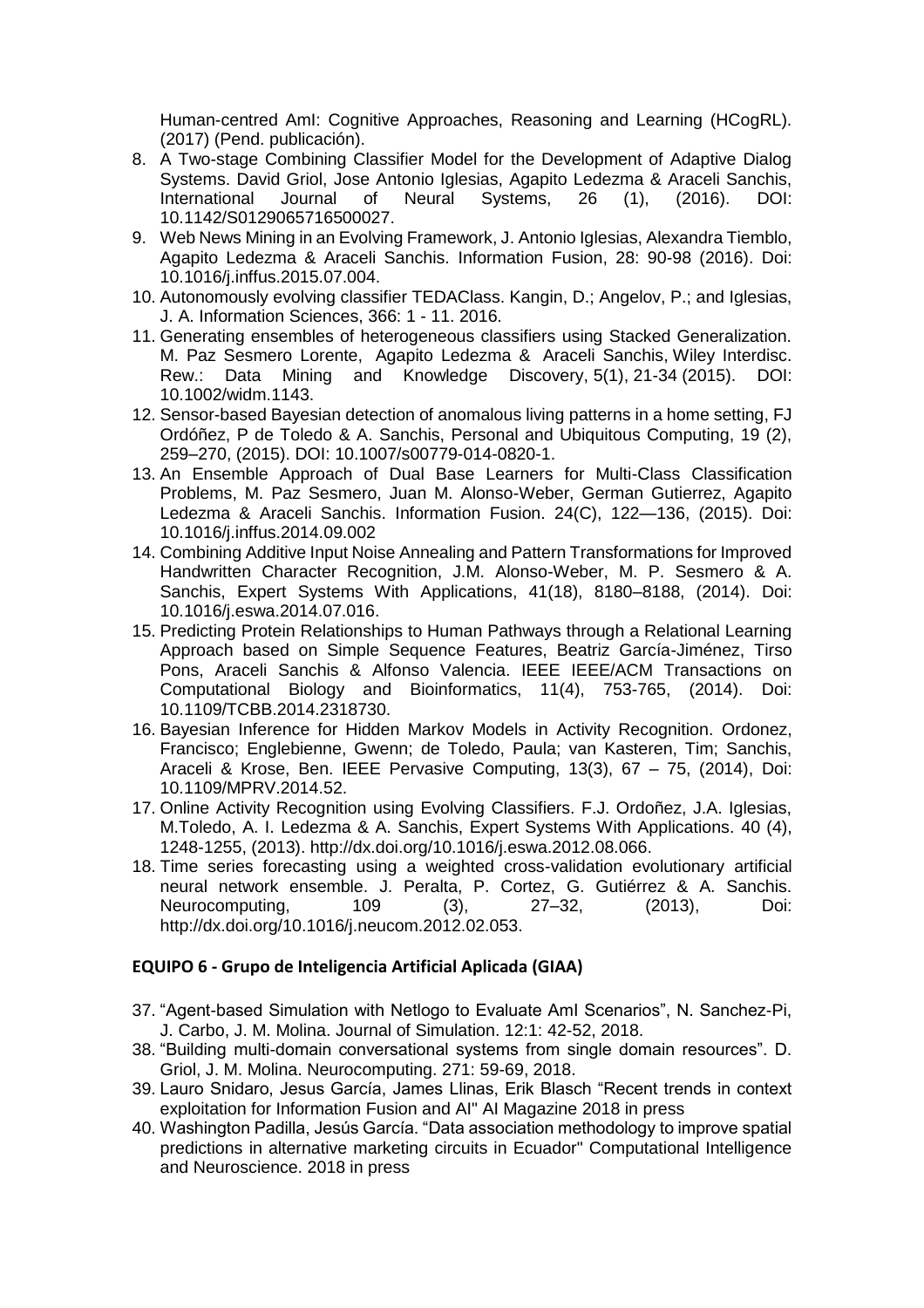- 41. "Electronic institutions and neural computing providing law-compliance privacy for trusting agents", M López, J Carbó, J M Molina, J. Pedraza. Journal of Applied Logic. Volume 24, Part A, 2017, Pages 119-131. ISSN: 1570-8683 DOI 10.1016/j.jal.2016.11.019 0.834 77/104 Area CS theory and methods
- 42. "Crowd-based ambient assisted living to monitor elderly health in outdoor settings", A. Cristina-Bicharra, C. Vivacqua, N. Sanchez-Pi, L. Martí, J. M. Molina. IEEE Software. 34(6): 53-57 (2017). JIF (2017) 2,879, posición 13 de 104 en Computer Science, Software Engineering (Q1).
- 43. "Player: An Open Source Tool to Simulate Complex Maritime Environments to Evaluate Data Fusion Performance", A. Luis, J. M. Molina, J. García. Journal of Simulation Modeling Practice and Theory Volume 76, August 2017. JIF (2017) 1,942, posición 25 de 47 en Engineering, Industrial (Q3) y posición 24 de 46 en Engineering, Manufacturing (Q3).
- 44. "Incorporating Android conversational agents in m-learning apps", D. Griol, J. M. Molina, Z. Callejas. Expert Systems. Volume 34, Number 1, February 2017. JIF (2017) 1,430, posición 75 de 132 en Computer Science, Artificial Intelligent (Q3) y posición 48 de 103 en Computer Science, Theory and Methods (Q2).
- 45. "MONEDA: Scalable Multi–Objective Optimization with a Neural Network–based Estimation of Distribution Algorithm", L. Martí, J. García, A. Berlanga, J.M. Molina. Journal of Global Optimization. 66(4): 729-768, 2016. JIF (2016) 1,733, posición 31 de 83 en Operations Research & Management (Q2) y posición 36 de 255 en Mathematics, Applied (Q1).
- 46. "A Stopping Criterion for Multi–Objective Optimization Evolutionary Algorithms", L. Martí, J. García, A. Berlanga, J.M. Molina. Information Sciences, Volumes 367–368, Pages 700–718, 1 November 2016. JIF (2016) 4,832, posición 7 de 146 en Computer Science, Information Systems (Q1).
- 47. "Anomaly Detection based on Sensor Data in Petroleum Industry Applications", L. Marti, N. Sanchez-Pi, J. M. Molina, Ana C. Bicharra. Sensors. 15 (2), 2774-2797, 2015. JIF (2015) 2,003, posición 12 de 56 en Instruments and Instrumentation (Q1).
- 48. "A proposal for the development of adaptive spoken interfaces to access the Web", D. Griol, J. M. Molina, Z. Callejas. Neurocomputing (163), pp. 56-68, 2015. JIF (2015) 2,392, posición 31 de 130 en Computer Science, Artificial Intelligent (Q1).
- 49. "Model-Based Trajectory Reconstruction with IMM Smoothing and Segmentation". J. García, J. M. Molina, J. A. Besada, G. de Miguel. Information Fusion. Volume 22, pp 127-140, March 2015. JIF (2015) 4,353, posición 9 de 130 en Computer Science, Artificial Intelligent (Q1) y posición 4 de 105 en Computer Science, Theory and Methods (Q1).
- 50. "Context-based multi-level information fusion for harbor surveillance Information Fusion". J. Gómez, M. Serrano, J. García, J. M. Molina, G. Rogova. Information Fusion. Volume 21, pp 173-186, January 2015. JIF (2015) 4,353, posición 9 de 130 en Computer Science, Artificial Intelligent (Q1) y posición 4 de 105 en Computer Science, Theory and Methods (Q1).
- 51. "A Practical Approach for Active Camera Coordination Based on a Fusion-Driven Multi-Agent System", A. Luis, M. A. Patricio, J. M. Molina. International Journal of Systems Science. Volume 45, Issue 4, pp. 741-755, Abril 2014. JIF (2014) 2,001, posición 13 de 102 en Computer Science, Theory and Methods (Q1).
- 52. Julia Sidorova, Jesus Garcia "Bridging from Syntactic to Statistical Methods: Classification with Automatically Segmented Features from Sequences" Pattern Recognition Volume 48, Issue 11, November 2015 Páginas, inicial: 3749, final: 3756

#### **EQUIPO 7 - Grupo de Redes Neuronales y Computación Biológica**

1. "A recommender system based on implicit feedback for selective dissemination of eBooks". R. Gonzalez-Crespo, E. R. Nuñez-Valdez, D. Quintana, P. Isasi, E. Herrera-Viedma. Information Science. 467, 87-98. 2018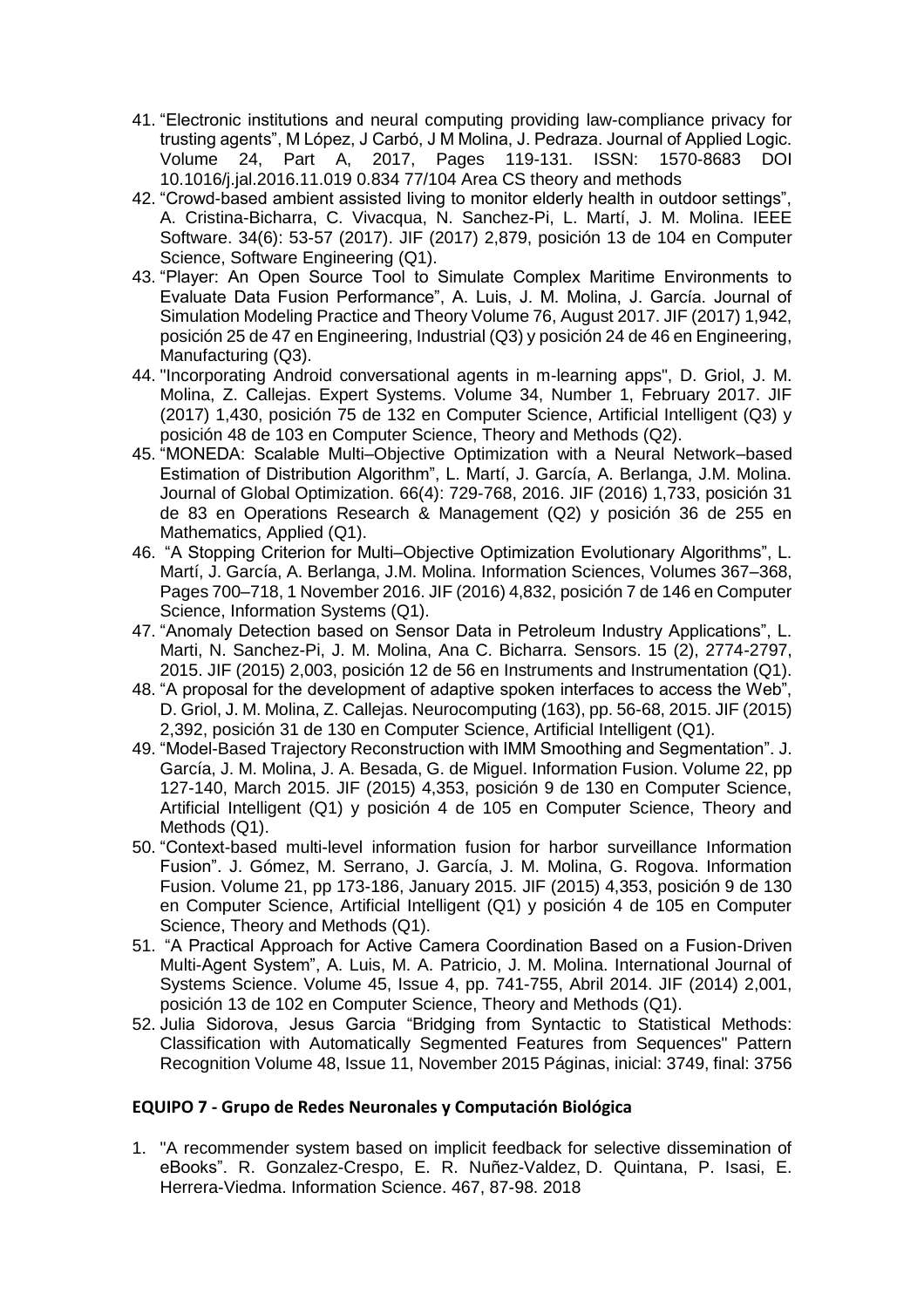- 2. "Evolutionary design of Convolutional Neural Networks for human activity recognition in sensor-rich environments". A. Baldominos, Y. Sáez, P. Isasi. Sensors, 18 (4). 2018
- 3. "System Steganalysis with Automatic Fingerprint Extraction". A. Cervantes, T. Sloan, J.C. Hernandez, P. Isasi. PLOS ONE, 13 (4). 2018
- 4. "Internet use and psychological well-being at advanced age: Evidence from the English longitudinal study of aging". D. Quintana, A. Cervantes, Y. Sáez, P. Isasi. Journal of Environmental research and public health, 15(3). 2018
- 5. "Evolutionary Convolutional Neural Networks: an Application to Handwriting Recognition". A. Baldominos, Y. Sáez, P. Isasi. Neurocomputing, 283, 38-52. 2018
- 6. "A Comparative Study of Classical Clustering Method and Cuckoo Search Approach for Satellite Image Clustering: Application to Water Body Extraction". Labed, K., Fizazi, H., Mahi, H., & Galvan, I. M. Applied Artificial Intelligence, 32(1), 96-118, 2018. IF= 0.587, Q4. DOI: https://doi.org/10.1080/08839514.2018.1451214
- 7. "A filter attribute selection method based on local reliable information". Martín, R., Aler, R., & Galván, I. M. Applied Intelligence, 1-11, 2018. IF=1.983. Q2. DOI: 10.1007/s10489-017-095
- 8. "Improving the separation of direct and diffuse solar radiation components using machine learning by gradient boosting". Aler, R., Galván, I. M., Ruiz-Arias, J. A., & Gueymard, C. A. Solar Energy, 150, 558-569 (2017). Q1
- 9. "Automatic Cloud‐Type Classification Based On the Combined Use of a Sky Camera and a Ceilometer". Huertas‐Tato, J., Rodríguez‐Benítez, F. J., Arbizu‐Barrena, C., Aler‐Mur, R., Galvan‐Leon, I., & Pozo‐Vázquez, D. (2017). Journal of Geophysical Research: Atmospheres, 122(20) (2017). Q1
- 10. "Multi-objective evolutionary optimization of prediction intervals for solar energy forecasting with neural networks". Galván, I. M., Valls, J. M., Cervantes, A., & Aler, R. Information Sciences, 418, 363-382. 2017. JCR-2017: 4.305, Q1
- 11. "Grid-enabled evolution strategies for large-scale home care crew scheduling". F. Luna, J. F. Valenzuela, P. Isasi, A. Cervantes. Cluster Computing. 2017
- 12. "Random Forest Prediction of IPO Underpricing". D. Quintana, Y. Sáez, P. Isasi. Applied Sciences: Computer Science and Electrical Engineering, 7 (6). 2017
- 13. "Extending ACO for Fast Path Search in Huge Graphs and Social Networks". D. Cuadra, F.J. Calle, J. Rivero, P. Isasi. Expert Systems with Applications, 86 (15), 292-306. 2017
- 14. "Clustering technique for large-scale home care crew scheduling problems". D. Quintana, A. Cervantes, Y. Sáez, P. Isasi. Applied Intelligence, 47 (2), 443- 455. 2017.
- 15. "A comparison study of classifier algorithms for cross-person physical activity recognition". Y. Saez, A. Baldominos, P. Isasi. Sensors, 17(1). 2016.
- 16. "Enhancing Financial Portfolio Robustness with an Objective Based on ϵ-Neighborhoods". F. Luna, D. Quintana, S. García, P. Isasi. International Journal of Information Technology & Decision Making, 15 (3), 479-515. 2016
- 17. "A competence-performance based model to develop a syntactic language for artificial agents". Jack Mario Mingo, Ricardo Aler. Information Sciences. 373: 79-94 (2016). Q1
- 18. "Machine learning techniques for daily solar energy prediction and interpolation using numerical weather models". Martin, R., Aler, R., Valls, J. M., and Galvan, I. M. Concurrency and Computation: Practice and Experience. 28:1261–1274. 2016 JCR-2016:1.133, Q3
- 19. "Combining RMT-based filtering with time-stamped resampling for robust portfolio optimization" D. Quintana, S. García, S. Cincotti, P. Isasi. International Journal of Computational Intelligence Systems. 8 (5), 874-885. 2015
- 20. "Resting tremor classification and detection in Parkinson's disease patients" C. Camara, P. Isasi, K. Warwick, V. Ruiz, T. Aziz, J. Stein, E. Bakštein. Biomedical Signal Processing and Control. 16, 88-97. 2015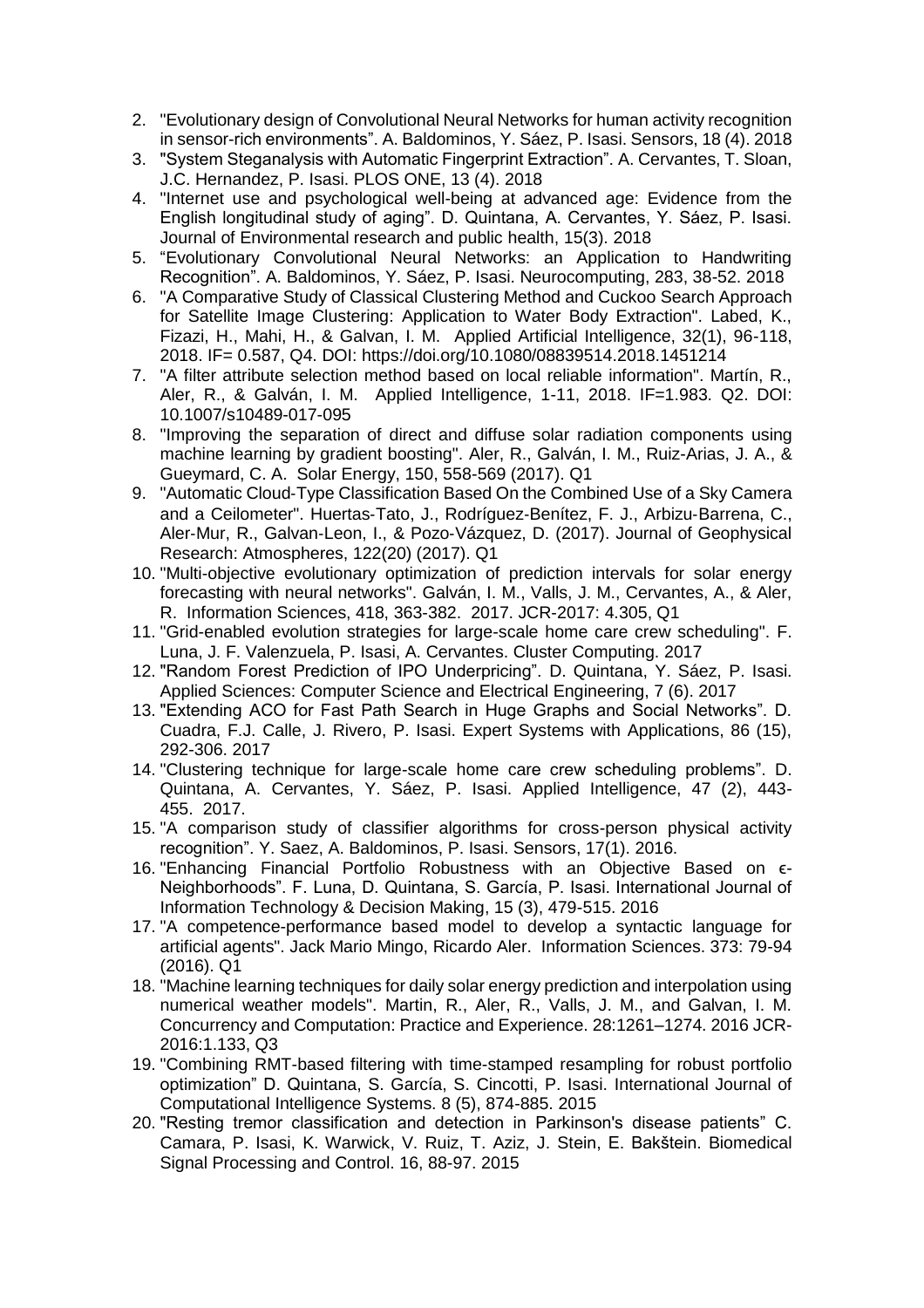21. "Extended mean--variance model for reliable evolutionary portfolio optimization" S García, D Quintana, IM Galván, P Isasi. AI Communications. 27 (3), 315-324. 2014

## **EQUIPO 8 – Human Languages and Accesibility Technologies (parte del antiguo Equipo 7)**

- 1. Lourdes Moreno López, Paloma Martínez Fernández. (2019). The Harmonization of ICT Accessibility Standards for Public Policies. Computer. (in press). IEEE Computer Society, 0018-9162. 2019, Enero. [Impact factor: 1.940 (Q1) (2017), Software Engineering]
- 2. Francisco José García-Peñalvo, Lourdes Moreno López. (2019). Empirical evaluation of educational interactive systems. Quality & Quantity, International Journal of Methodology. SPRINGER, 1573-7845. 2019, Enero. [Impact factor: 1,072 (Q3) (2017), Social Science, Interdisciplinary]
- 3. [Víctor Suárez-Paniagua,](https://dblp.org/pers/hd/s/Su=aacute=rez=Paniagua:V=iacute=ctor) Isabel Segura-Bedmar: Evaluation of pooling operations in convolutional architectures for drug-drug interaction extraction. [BMC Bioinformatics](https://dblp.org/db/journals/bmcbi/bmcbi19S.html#Suarez-Paniagua18)  [19-S\(8\):](https://dblp.org/db/journals/bmcbi/bmcbi19S.html#Suarez-Paniagua18) 39-47 (2018)
- 4. Lourdes Moreno, Paloma Martínez, Javier Muguerza, Julio Abascal. Support resource based on standards for accessible e-Government transactional services. Computer Standards & Interfaces 58: 146-157 (2018), Elsevier, [Impact factor: 1.479 (Q2) (2017), Software Engineering]
- 5. Isabel Segura-Bedmar, [Cristóbal Colón-Ruiz,](https://dblp.org/pers/hd/c/Col=oacute=n=Ruiz:Crist=oacute=bal) [Miguél Ángel Tejedor-Alonso,](https://dblp.org/pers/hd/t/Tejedor=Alonso:Migu=eacute=l_=Aacute=ngel) [Mar](https://dblp.org/pers/hd/m/Moro=Moro:Mar)  [Moro-Moro.](https://dblp.org/pers/hd/m/Moro=Moro:Mar) Predicting of anaphylaxis in big data EMR by exploring machine learning approaches. [Journal of Biomedical Informatics 87:](https://dblp.org/db/journals/jbi/jbi87.html#Segura-BedmarCT18) 50-59 (2018)
- 6. Jose Luis Jimenez Marquez; Israel González Carrasco; José Luis López Cuadrado; Belén Ruiz-Mezcua Towards a Big Data Framework for Analyzing Social Media Content. International Journal of Information Management. 2018. JCR Q1
- 7. Jose Luis Jimenez Marquez; Israel González Carrasco; José Luis López Cuadrado. Challenges And Opportunities In Analytic Predictive Environments Of Big Data And Natural Language Processing For Social Network Rating Systems. IEEE Latin America transactions. 2018. JCR Q4
- 8. Alejandro Rafael Garcia Ramirez, Israel González Carrasco, Amarilys Lima Lopez, Jose Luis Lopez Cuadrado, Ángel García Crespo. Towards Human Smart Cities: Internet of Things for sensory impaired individuals. Computing. 2017. JCR Q2
- 9. [Víctor Suárez-Paniagua,](https://dblp.org/pers/hd/s/Su=aacute=rez=Paniagua:V=iacute=ctor) Isabel Segura-Bedmar, [Paloma Martínez.](https://dblp.org/pers/hd/m/Mart=iacute=nez:Paloma) Exploring convolutional neural networks for drug-drug interaction extraction. [Database 2017:](https://dblp.org/db/journals/biodb/biodb2017.html#Suarez-Paniagua17) bax019 (2017)
- 10. Isabel Segura-Bedmar, [Paloma Martínez](https://dblp.org/pers/hd/m/Mart=iacute=nez:Paloma). Simplifying drug package leaflets written in Spanish by using word embedding. [J. Biomedical Semantics 8\(1\)](https://dblp.org/db/journals/biomedsem/biomedsem8.html#Segura-BedmarM17): 45:1-45:9 (2017)
- 11. Isabel Segura-Bedmar, [Antonio Quirós](https://dblp.org/pers/hd/q/Quir=oacute=s:Antonio), [Paloma Martínez](https://dblp.org/pers/hd/m/Mart=iacute=nez:Paloma). Exploring Convolutional Neural Networks for Sentiment Analysis of Spanish tweets. [EACL \(1\) 2017](https://dblp.org/db/conf/eacl/eacl2017-1.html#Segura-BedmarQM17): 1014-1022
- 12. [Paloma Martínez](https://dblp.org/pers/hd/m/Mart=iacute=nez:Paloma), [José L. Martínez](https://dblp.org/pers/hd/m/Mart=iacute=nez:Jos=eacute=_L=), Isabel Segura-Bedmar, [Julián Moreno Schneider](https://dblp.org/pers/hd/s/Schneider:Juli=aacute=n_Moreno), [Adrián Luna](https://dblp.org/pers/hd/l/Luna:Adri=aacute=n), [Ricardo Revert](https://dblp.org/pers/hd/r/Revert:Ricardo). Turning user generated health-related content into actionable knowledge through text analytics services. [Computers in Industry 78](https://dblp.org/db/journals/cii/cii78.html#MartinezMSSLR16): 43-56 (2016)
- 13. Yuliana Pérez-Gallardo, Ángel García Crespo, Jose Luis Lopez Cuadrado, Israel González Carrasco. MESSRS: A model-based 3D system for of recognition, semantic annotation and calculating the spatial relationships of a factory's digital facilities. Computers in industry. 2016. JCR Q2
- 14. Ángel García Crespo, Israel González Carrasco, Jose Luis Lopez Cuadrado, Daniel Villanueva Vazquez, Alvaro Gonzalez. CESARSC: Framework for creating Cultural Entertainment Systems with Augmented Reality in Smart Cities. Computer Science and Information Systems. 2016. JCR Q4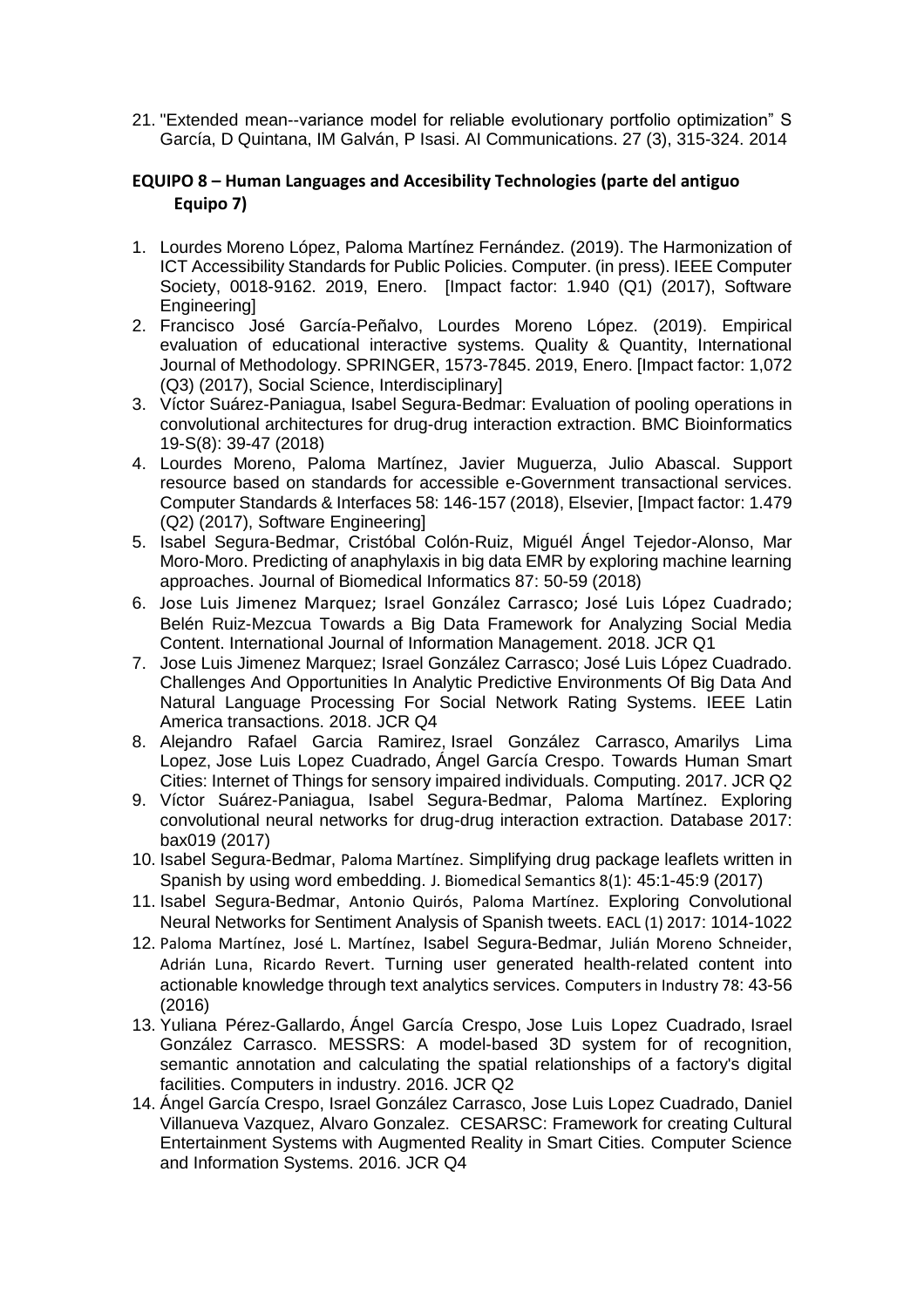- 15. Daniel Villanueva Vazquez, Ruben Posada Lopez, Israel González Carrasco, Ángel García Crespo, Albino Martínez-Sibaja. Toward an Automatic Parameterization System for the Classification of Persian Lemons Using Image-Processing Techniques. Journal of Food Process Engineering. 2015, Vol.38(4), pp.345-356 JCR Q3
- 16. Revuelta, P., Ruiz, B., Sánchez, J.M., Walker, B.N. Scenes and images into sounds: a taxonomy of image sonification methods for mobility applications. Journal of the AES. Vol 62 pp 161-171. 2014. JCR Q2
- 17. González Carrasco, I., García Crespo, A., Ruiz Mezcua, B., López Cuadrado, J.L., Colomo Palacios, R. Towards a framework for multiple artificial neural network topologies validation by means of statistics. Expert Systems. Vol 31 pp 20-36. 2014. JCR Q3

## **EQUIPO 9 – SOFTLAB (parte del antiguo Equipo 7)**

- 1. García-Crespo, Á., López-Cuadrado, J. L., González-Carrasco, I., Colomo-Palacios, R., & Ruiz-Mezcua, B. (2012). SINVLIO: Using semantics and fuzzy logic to provide individual investment portfolio recommendations. Knowledge-Based Systems, 27, 103-118. JCR: Q1.
- 2. Gonzalez-Carrasco, I., Garcia-Crespo, A., Ruiz-Mezcua, B., & Lopez-Cuadrado, J. L. (2012). An optimization methodology for machine learning strategies and regression problems in ballistic impact scenarios. Applied Intelligence, 36(2), 424- 441. JCR: Q2.
- 3. Gonzalez-Carrasco, I., Garcia-Crespo, A., Ruiz-Mezcua, B., & Lopez-Cuadrado, J. L. (2012). A neural network--based methodology for the recreation of high-speed impacts on metal armours. Neural Computing and Applications, 21(1), 91-107. JCR: Q3.

## **Equipo 10 - GIGABD**

- 1. Harith Aljumaily, Debra Laefer, Dolores Cuadra. Integration of LiDAR and GIS data for point cloud semantic enrichment (2019). Photogrammetric Engineering & Remote Sensing, Volume 85, Number 1, January 2019, pp. 29-42(14) (Q1, 5.990).
- 2. Javier Calle, Jesica Rivero, Dolores Cuadra, Pedro Isasi. Extending ACO for Fast Path Search in Huge Graphs and Social Networks (2017). Expert Systems with Applications (Q1, 3.98).
- 3. Alejandro Baldominos, Javier Calle, Dolores Cuadra. Beyond Social Graphs: Mining Patterns Underlying Social Interactions (2017). Pattern Analysis and Applications (Q4, 0.646).
- 4. Rocío Calvo, Ana Iglesias & Leonardo Castaño, (2017). Evaluation of accessibility barriers and learning features in m-learning chat applications for users with disabilities. Universal Access in the Information Society (JCR: Impact Factor: 1.302). Vol. 16(3). Pp 593-607.
- 5. Javier Calle, Jesica Rivero, Dolores Cuadra, Pedro Isasi. Extending ACO for Fast Path Search in Huge Graphs and Social Networks (2017). Expert Systems with Applications (Q1, 3.98).
- 6. Harith Al-Jumaily, Debra Laefer, Dolores Cuadra. Urban Point Cloud Mining Based on Density Clustering and MapReduce (2017). Journal of Computing in Civil Engineering 31 (5), 04017021 (Q1, 1.268).
- 7. Alejandro Baldominos, Javier Calle, Dolores Cuadra. Beyond Social Graphs: Mining Patterns Underlying Social Interactions (2017). Pattern Analysis and Applications (Q4, 0.646).